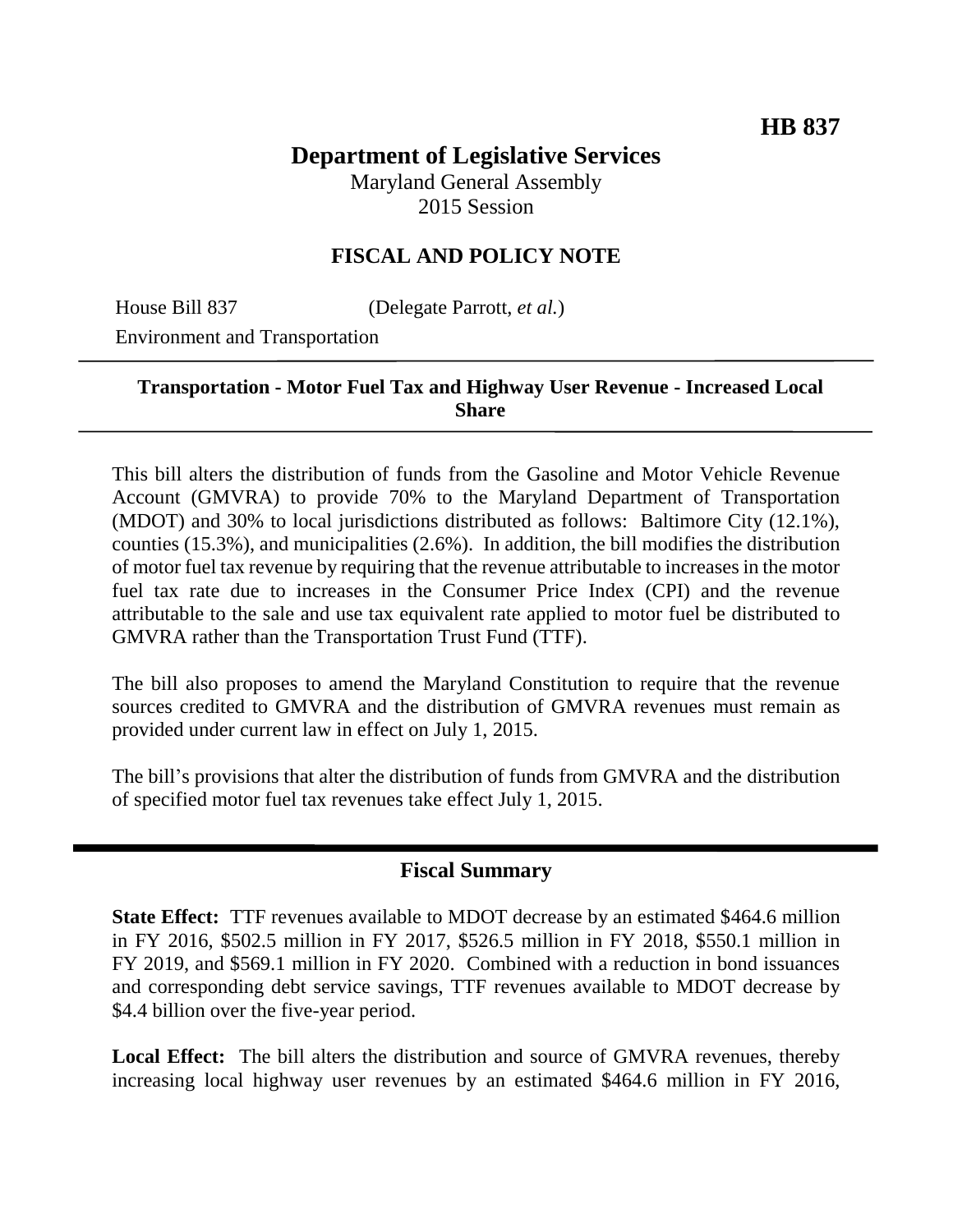\$502.5 million in FY 2017, \$526.5 million in FY 2018, \$550.1 million in FY 2019, and \$569.1 million in FY 2020.

**Small Business Effect:** None.

## **Analysis**

**Bill Summary/Current law:** TTF is a nonlapsing special fund that provides funding for transportation. It consists of tax and fee revenues, operating revenues, bond proceeds, and fund transfers. MDOT issues bonds backed by TTF revenues and invests the TTF fund balance to generate investment income. The Maryland Transit Administration (MTA), Motor Vehicle Administration, Maryland Port Administration, and Maryland Aviation Administration generate operating revenues that cover a portion of their operating expenditures. After meeting debt service requirements, MDOT may use funds in TTF for any lawful purpose related to the exercise of its rights, powers, duties, and obligations.

Chapter 422 of 2013 required a statewide vote at the November 2014 general election, proposing a constitutional amendment to (1) require TTF funds to be used only to pay the principal of and interest on transportation bonds and for any lawful purpose related to construction and maintenance of an adequate highway system or any other transportation-related purpose and (2) prevent TTF funds from being transferred to the general fund or a special fund. An exception to the prohibition on TTF transfers is authorized only if the Governor, by executive order, declares that a fiscal emergency exists and the General Assembly, by a three-fifths vote of both houses, approves legislation concurring with the use or transfer of the funds. The allocation of highway user funds to local governments and the allocation of TTF funds to the Maryland Transportation Authority are not affected. The proposed constitutional amendment passed and became Article III § 53 of the Maryland Constitution.

To address concerns that the State lacked adequate funding to build new transportation infrastructure, Chapter 429 of 2013 increased transportation funding by, among other things, increasing motor fuel taxes and requiring MTA to increase base fare prices beginning in fiscal 2015. Beginning July 1, 2013, motor fuel tax rates are indexed for all fuels, except for aviation or turbine fuel, to the annual change in the CPI. Motor fuel tax rates increase annually if the Comptroller's Office determines that the CPI has increased over a specified 12-month period.

Chapter 429 also imposed a sales and use tax equivalent rate on motor fuel based on the retail price of regular unleaded gasoline, excluding federal and State taxes, as determined by the Comptroller's Office. The tax is determined by multiplying the applicable percentage rate times the annual average retail price, less federal and State taxes, rounded

HB 837/ Page 2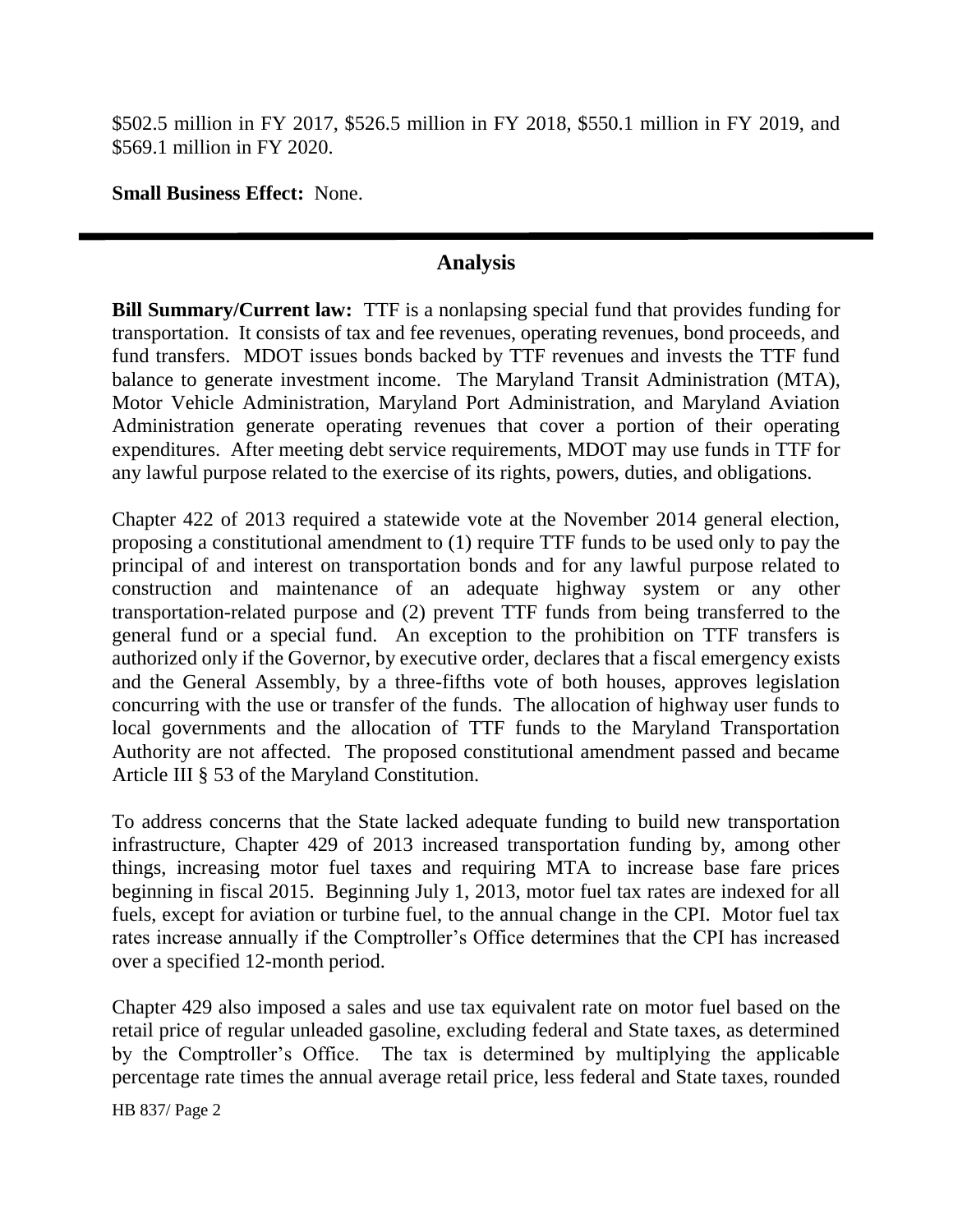to the nearest tenth of a cent. The Comptroller's Office is required to calculate the average retail price of regular gasoline (excluding federal and State taxes) over a specified 12-month period and determine the tax to be imposed. The rate is equal to (1) 1% beginning July 1, 2013; (2) 2% beginning January 1, 2015; and (3) 3% beginning in fiscal 2016. Unless federal legislation is enacted by December 1, 2015, authorizing the State to require the collection of the sales and use tax on sales made by out-of-state sellers to Maryland consumers, the rate increases from 3% to 4% beginning January 1, 2016, and increases to 5% beginning in fiscal 2017. If federal legislation on sales tax collection is enacted and takes effect before December 1, 2015, the sales and use tax equivalent rate remains at 3% and the Comptroller is then required to distribute 4% of State sales and use tax revenues to TTF.

*Under current law*, TTF's GMVRA revenue (commonly known as highway user revenue) must be distributed to MDOT and local jurisdictions as follows:

- $\bullet$  90.4% to MDOT;
- 7.7% to Baltimore City;
- 1.5% to counties; and
- $\bullet$  0.4% to municipalities.

Furthermore, u*nder current law*, the revenue generated as a result of the motor fuel tax rate indexing and sales and use tax equivalent is distributed to TTF and retained by MDOT. However, *under the bill,* these revenues are first distributed to GMVRA, which is then distributed to TTF, Baltimore City, counties, and municipalities as follows:

- 70% to MDOT;
- 12.1% to Baltimore City;
- 15.3% to counties; and
- 2.6% to municipalities.

**Exhibit 1** shows the estimated increases in motor fuel tax revenues as enacted by Chapter 429, all of which are redistributed by the bill.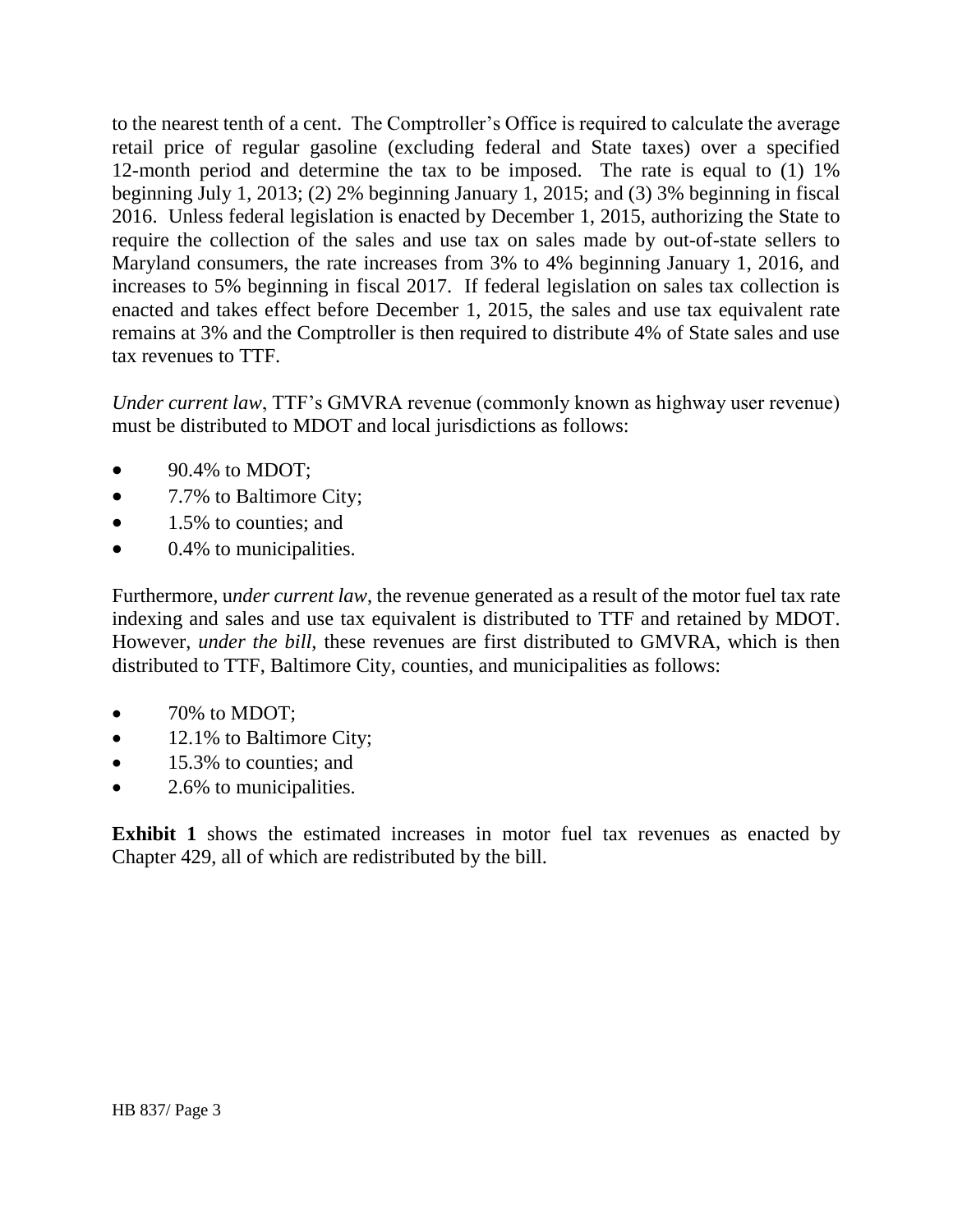## **Exhibit 1 Sales and Use and CPI Indexing Tax Revenue Estimates Fiscal 2016-2020 (\$ in Millions)**

|                              | <b>FY 2016</b> | <b>FY 2017</b> | <b>FY 2018</b> | <b>FY 2019</b> | <b>FY 2020</b> |
|------------------------------|----------------|----------------|----------------|----------------|----------------|
| Sales and Use Tax Equivalent | \$265.5        | \$248.9        | \$281.7        | \$309.4        | \$329.0        |
| Contingent Rate*             | 44.3           | 166 0          | 187.8          | 206.2          | 219.3          |
| CPI Indexing                 | 397            | 519            | 673            | 829            | 98.5           |
| <b>Total</b>                 | \$349.5        | \$466.8        | \$536.8        | \$598.5        | \$646.8        |

\* Unless federal remote sales tax legislation is enacted by December 1, 2015, the sales and use tax equivalent rate increases from 3% to 4% beginning January 1, 2016, and increases to 5% beginning in fiscal 2017. Note: Totals may not sum due to rounding.

Source: Department of Legislative Services

**Background:** For more information regarding transportation aid to local governments and the GMVRA, please see the **Appendix – Highway User Revenues.**

Supplemental Budget No.1 includes an additional \$25.0 million for transportation grants to Baltimore City, counties, and municipalities for fiscal 2016 as follows: \$2.0 million for Baltimore City, \$4.0 million for counties, and \$19.0 million for municipalities. The grants are to be allocated on the same basis as highway user revenues.

#### **State Fiscal Effect:**

#### *Transportation Aid Redistribution*

The bill requires (1) GMVRA revenues to be distributed 70% to MDOT and 30% to local jurisdictions and (2) motor fuel tax rate indexing and sales and use tax equivalent rate revenues to be transferred to GMVRA. Under current law, MDOT retains 90.4% of GMVRA revenues and all of the revenue generated by the indexing of the motor fuel tax rate and the sales and use tax equivalent rate. Thus, altering the distribution formula decreases TTF revenues available to MDOT by an estimated \$464.6 million in fiscal 2016, \$502.5 million in fiscal 2017, \$526.5 million in fiscal 2018, \$550.1 million in fiscal 2019, and \$569.1 million in fiscal 2020, totaling \$2.6 billion over the five-year period.

HB 837/ Page 4 Additionally, the TTF revenue loss limits MDOT's ability to issue consolidated transportation bonds in support of its capital program in that five-year period. MDOT advises that, under the bill, highway user revenues available to MDOT decrease by \$2.4 billion over the five-year period, and that MDOT must reduce future bond issuances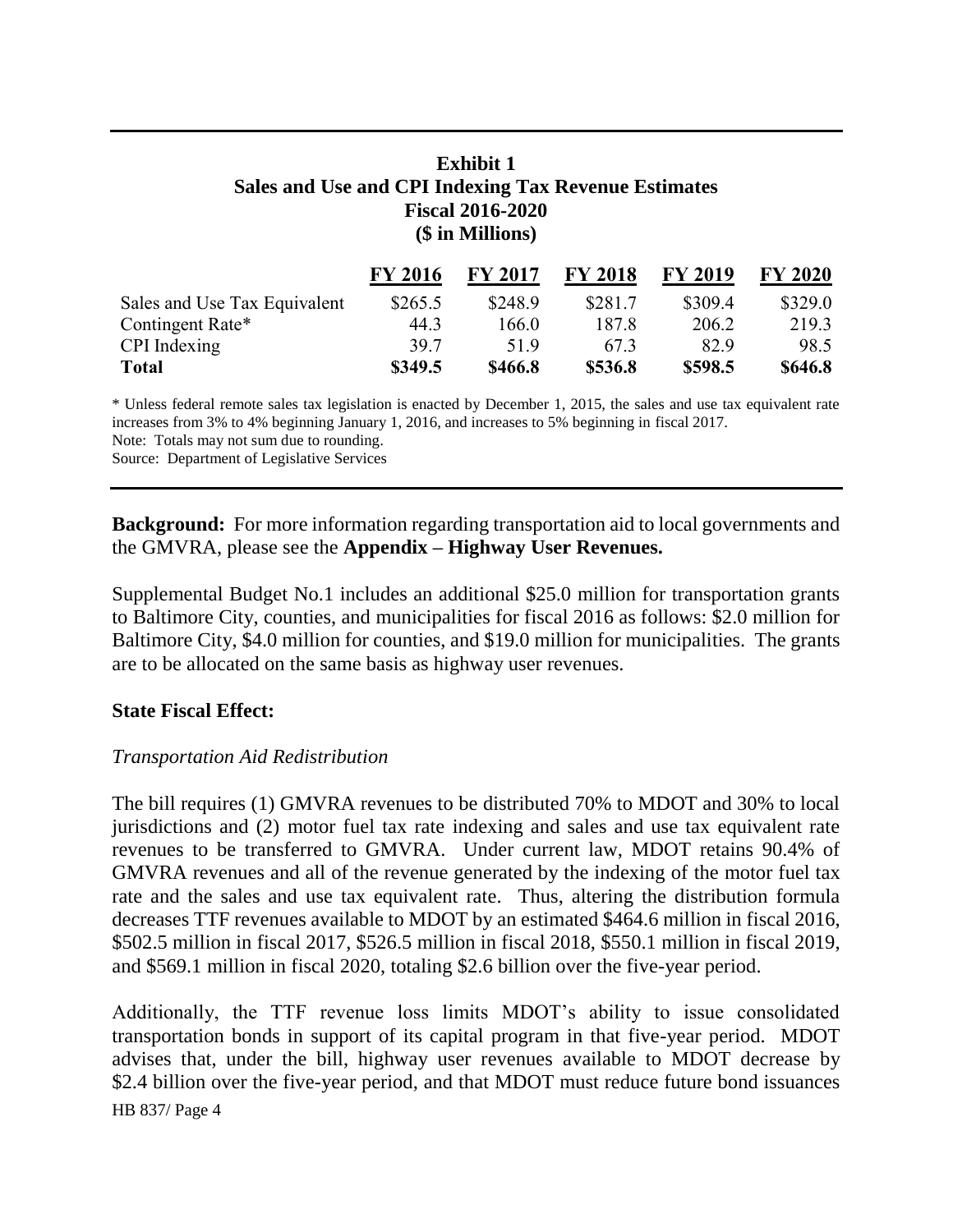by \$1.4 billion to meet required bond coverage ratios. Therefore, MDOT advises that it must reduce its capital budget by \$3.8 billion over the next five fiscal years. This estimate is based on MDOT's current projected revenues and does not take into account any debt service savings or the potential revenues contingent on federal remote sales tax legislation.

The Department of Legislative Services (DLS) estimates that highway user revenues available to MDOT decrease by \$2.6 billion over the five-year period, which requires MDOT to reduce its bond issuances by approximately \$2.2 billion. When corresponding debt service savings of \$341.9 million are taken into account, the net decrease in MDOT's capital budget over the five-year period is \$4.4 billion. This estimate is based on DLS's current motor fuel tax projections and the proposed distributions required by the bill. It also assumes that the federal government does not enact specified online sales tax legislation, which would require additional increases in the sales and use tax equivalent rate.

#### *Constitutional Amendment*

Assuming approval of the proposed constitutional amendment in the November 2016 general election, this bill prevents any change, absent another constitutional amendment, in the provisions in effect on July 1, 2015 that specify (1) which revenues are credited to GMVRA and (2) how GMVRA revenues are distributed to MDOT and local governments. While the proposed amendment does not have a direct fiscal impact, it prohibits the State from adding or removing any revenue source to GMVRA or modifying the distribution of the funds from GMVRA. This may limit the State's ability to reprioritize funding for State or local transportation projects in future years.

State costs of printing ballots may increase to the extent inclusion of the proposed constitutional amendment on the ballot at the next general election would result in a need for a larger ballot card size or an additional ballot card for a given ballot (the content of ballots varies across the State, depending on the offices, candidates, and questions being voted on). However, it is assumed that the potential for such increased costs will have been anticipated in the State Board of Elections' budget. Pursuant to Chapter 564 of 2001, the State Board of Elections shares the costs of printing paper ballots with the local boards of elections.

**Local Fiscal Effect:** Altering the GMVRA distribution formula and requiring the distribution of specified motor fuel tax revenues to GMVRA increases local jurisdictions' highway user revenues by an estimated \$464.6 million in fiscal 2016, \$502.5 million in fiscal 2017, \$526.5 million in fiscal 2018, \$550.1 million in fiscal 2019, and \$569.1 million in fiscal 2020. The distribution of the increase among Baltimore City, the counties, and municipalities is shown in **Exhibit 2**.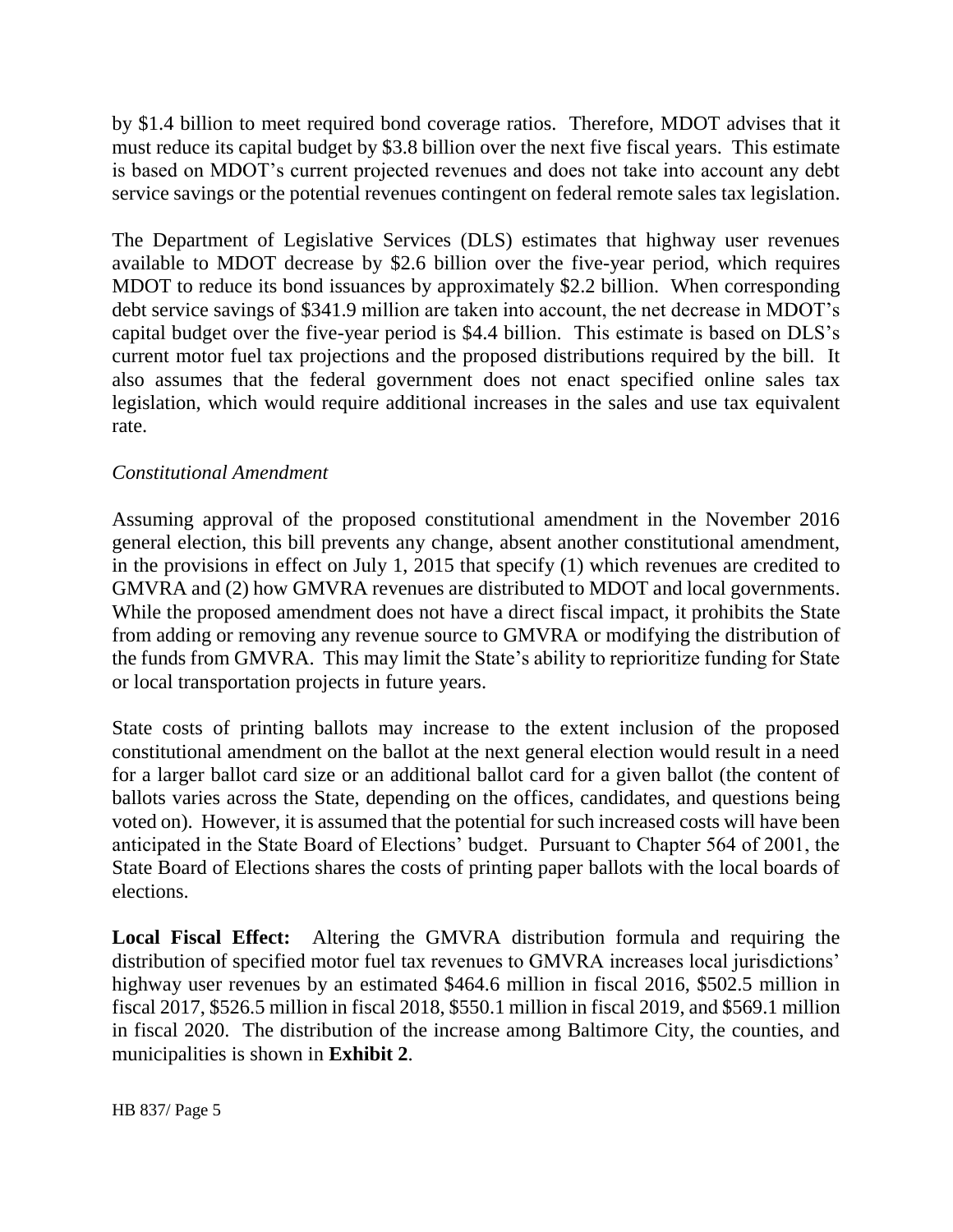## **Exhibit 2 Projected Increase in Local Distribution of Highway User Revenues Fiscal 2016-2020 (\$ in Millions)**

|                       | <b>FY 2016</b> | <b>FY 2017</b> | <b>FY 2018</b> | <b>FY 2019</b> | <b>FY 2020</b> |
|-----------------------|----------------|----------------|----------------|----------------|----------------|
| <b>Baltimore City</b> | \$119.9        | \$134.7        | \$143.8        | \$152.3        | \$159.1        |
| Counties              | 296.8          | 316.6          | 329.4          | 342.2          | 352.6          |
| Municipalities        | 47.9           | 51.2           | 53.4           | 55.5           | 57.3           |
| <b>Total</b>          | \$464.6        | \$502.5        | \$526.5        | \$550.1        | \$569.1        |

Note: Totals may not sum due to rounding. Source: Department of Legislative Services

**Exhibit 3** shows the increase in highway user revenues and the total amount of highway user revenues distributed to localities and municipalities from fiscal 2016 through 2020 under the bill. (The total highway user revenues in this exhibit does not reflect the additional \$25.0 million in local transportation aid for fiscal 2016 that is included in Supplemental Budget No.1.)

Local boards of elections' printing and mailing costs may increase to include information on the proposed constitutional amendment with specimen ballots mailed to voters prior to the next general election and to include the proposed amendment on ballots. It is assumed, however, that the potential for such increased costs will have been anticipated in local boards of elections' budgets.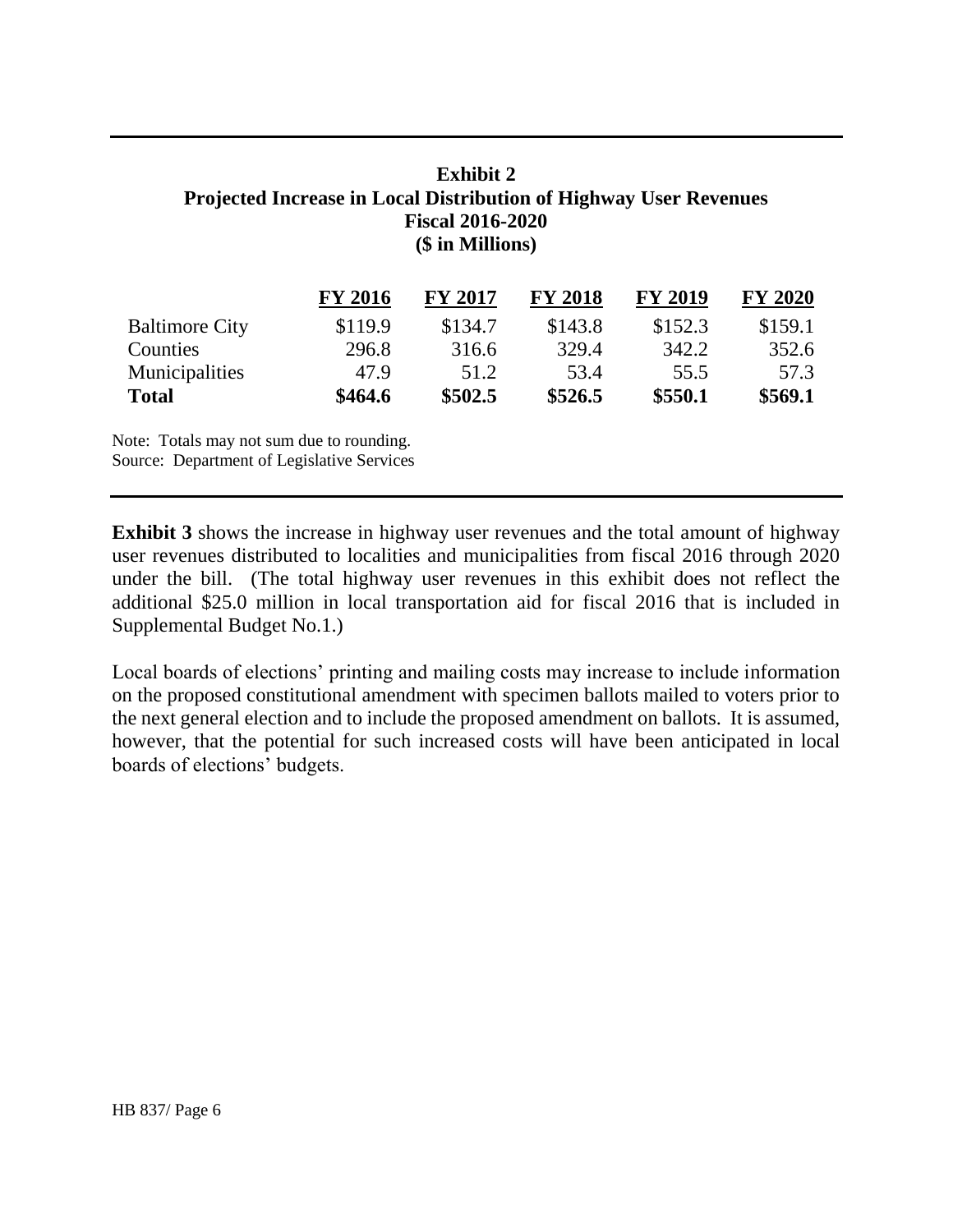| <b>Exhibit 3</b><br><b>Local Government Increase and Total - Highway User Revenues</b><br><b>Fiscal 2016-2020</b> |                 |              |                 |              |                     |              |                 |              |                 |              |
|-------------------------------------------------------------------------------------------------------------------|-----------------|--------------|-----------------|--------------|---------------------|--------------|-----------------|--------------|-----------------|--------------|
| (\$ in Millions)                                                                                                  |                 |              |                 |              |                     |              |                 |              |                 |              |
| <b>FY 2016</b><br><b>FY 2019</b><br><b>FY 2020</b><br>FY 2017<br><b>FY 2018</b>                                   |                 |              |                 |              |                     |              |                 |              |                 |              |
|                                                                                                                   | <b>Increase</b> | <b>Total</b> | <b>Increase</b> | <b>Total</b> | <b>Increase</b>     | <b>Total</b> | <b>Increase</b> | <b>Total</b> | <b>Increase</b> | <b>Total</b> |
| Allegany                                                                                                          | \$7.6           | \$8.4        | \$8.1           | \$8.9        | \$8.4               | \$9.2        | \$8.7           | \$9.6        | \$9.0           | \$9.8        |
| Anne Arundel                                                                                                      | 33.8            | 36.9         | 36.0            | 39.2         | 37.5                | 40.7         | 39.0            | 42.2         | 40.1            | 43.4         |
| <b>Baltimore City</b>                                                                                             | 119.9           | 255.7        | 134.7           | 271.5        | 143.8               | 281.7        | 152.3           | 292.2        | 159.1           | 300.7        |
| <b>Baltimore</b>                                                                                                  | 44.7            | 48.7         | 47.7            | 51.7         | 49.6                | 53.7         | 51.6            | 55.7         | 53.2            | 57.3         |
| Calvert                                                                                                           | 7.5             | 8.2          | 8.0             | 8.7          | 8.3                 | 9.0          | 8.6             | 9.3          | 8.9             | 9.6          |
| Caroline                                                                                                          | 5.2             | 5.7          | 5.5             | 6.1          | 5.8                 | 6.3          | 6.0             | 6.5          | 6.2             | 6.7          |
| Carroll                                                                                                           | 14.9            | 16.4         | 15.9            | 17.5         | 16.6                | 18.1         | 17.2            | 18.8         | 17.8            | 19.3         |
| Cecil                                                                                                             | 8.4             | 9.2          | 9.0             | 9.8          | 9.3                 | 10.2         | 9.7             | 10.5         | 10.0            | 10.8         |
| Charles                                                                                                           | 11.1            | 12.1         | 11.8            | 12.8         | 12.3                | 13.3         | 12.8            | 13.8         | 13.1            | 14.2         |
| Dorchester                                                                                                        | 5.8             | 6.3          | 6.2             | 6.7          | 6.4                 | 7.0          | 6.7             | 7.3          | 6.9             | 7.5          |
| Frederick                                                                                                         | 19.9            | 22.0         | 21.3            | 23.4         | 22.1                | 24.3         | 23.0            | 25.2         | 23.7            | 25.9         |
| Garrett                                                                                                           | 6.5             | 7.1          | 7.0             | 7.6          | 7.2                 | 7.9          | 7.5             | 8.2          | 7.8             | 8.4          |
| Harford                                                                                                           | 17.4            | 19.1         | 18.6            | 20.2         | 19.3                | 21.0         | 20.1            | 21.8         | 20.7            | 22.4         |
| Howard                                                                                                            | 17.2            | 18.7         | 18.3            | 19.9         | 19.1                | 20.6         | 19.8            | 21.4         | 20.4            | 22.0         |
| Kent                                                                                                              | 3.0             | 3.3          | 3.2             | 3.5          | 3.3                 | 3.6          | 3.4             | 3.7          | 3.5             | 3.8          |
| Montgomery                                                                                                        | 47.9            | 52.6         | 51.1            | 55.9         | 53.2                | 58.0         | 55.3            | 60.2         | 57.0            | 61.9         |
| Prince George's                                                                                                   | 41.4            | 45.7         | 44.2            | 48.5         | 46.0                | 50.3         | 47.8            | 52.2         | 49.3            | 53.7         |
| Queen Anne's                                                                                                      | 6.1             | 6.6          | 6.5             | 7.0          | 6.7                 | 7.3          | 7.0             | 7.6          | 7.2             | 7.8          |
| St. Mary's                                                                                                        | 8.6             | 9.4          | 9.2             | 10.0         | 9.6                 | 10.4         | 10.0            | 10.8         | 10.3            | 11.1         |
| Somerset                                                                                                          | 3.4             | 3.7          | 3.6             | 4.0          | 3.8                 | 4.1          | 3.9             | 4.3          | 4.1             | 4.4          |
| Talbot                                                                                                            | 4.9             | 5.4          | 5.2             | 5.7          | 5.4                 | 6.0          | 5.6             | 6.2          | 5.8             | 6.4          |
| Washington                                                                                                        | 12.6            | 13.9         | 13.5            | 14.8         | 14.0                | 15.4         | 14.6            | 15.9         | 15.0            | 16.4         |
| Wicomico                                                                                                          | 9.7             | 10.8         | 10.4            | 11.4         | 10.8                | 11.8         | 11.2            | 12.3         | 11.6            | 12.6         |
| Worcester                                                                                                         | 7.1             | 7.9          | 7.6             | 8.3          | 7.9                 | 8.7          | 8.2             | 9.0          | 8.5             | 9.2          |
| <b>Total</b>                                                                                                      | \$464.6         | \$633.9      | \$502.5         | \$673.0      | $\overline{$}526.5$ | \$698.5      | \$550.1         | \$724.4      | \$569.1         | \$745.5      |

Notes: Includes revenues provided to both counties and municipalities within the counties.

Estimate assumes that highway road miles and vehicle registrations in fiscal 2016 remain constant through fiscal 2020.

Total does not reflect the \$25.0 million in grants for local transportation aid for fiscal 2016 in Supplemental Budget No.1.

Source: Department of Legislative Services

HB 837/ Page 7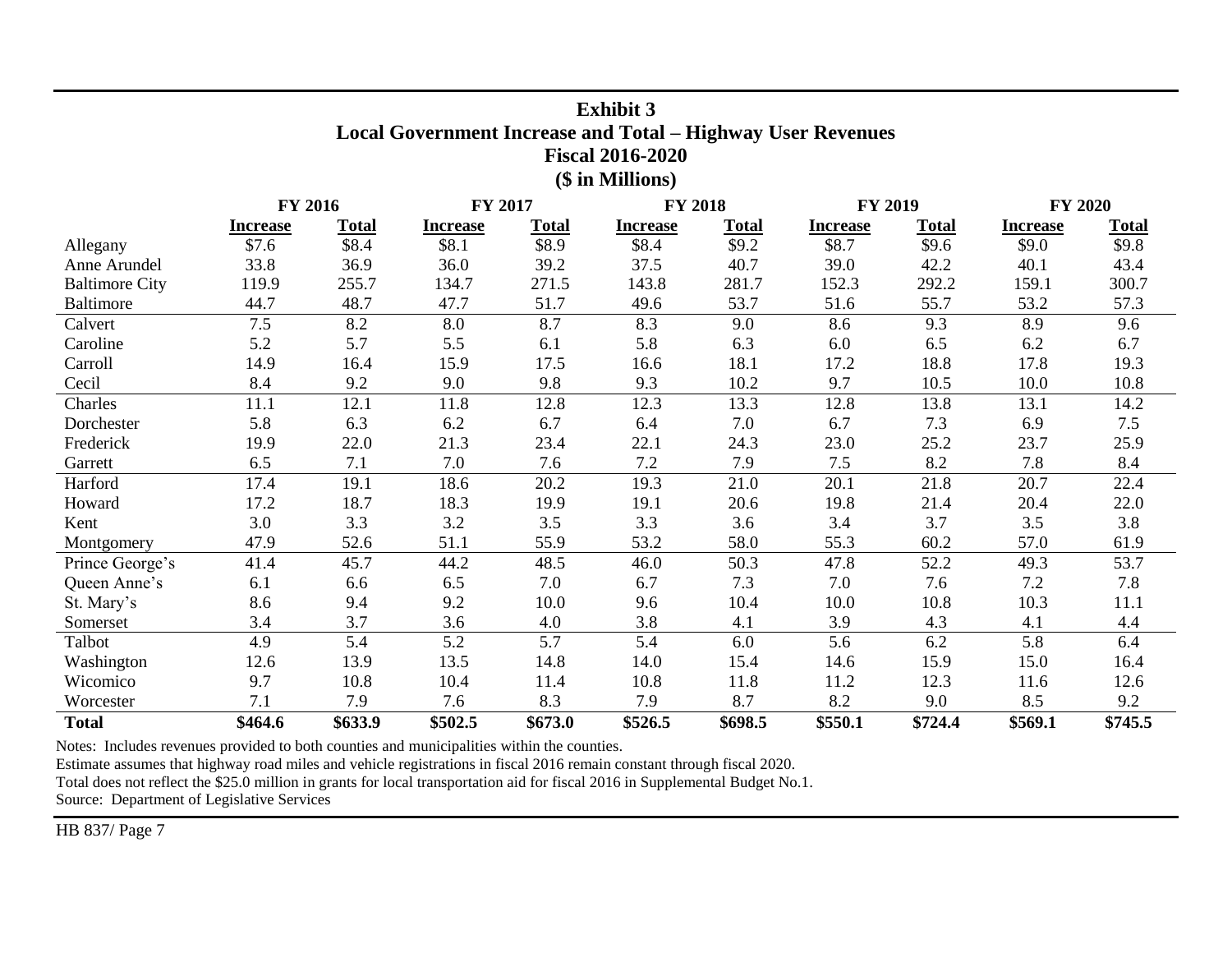## **Additional Information**

Prior Introductions: HB 1331 of 2014, a bill with similar provisions, received a hearing in the House Appropriations Committee, but no further action was taken.

**Cross File:** None.

**Information Source(s):** Maryland Department of Transportation, Department of Budget and Management, Comptroller's Office, Maryland Association of Counties, Maryland Municipal League, Department of Legislative Services

**Fiscal Note History:** First Reader - March 4, 2015 md/lgc

Analysis by: Richard L. Duncan Direct Inquiries to:

(410) 946-5510 (301) 970-5510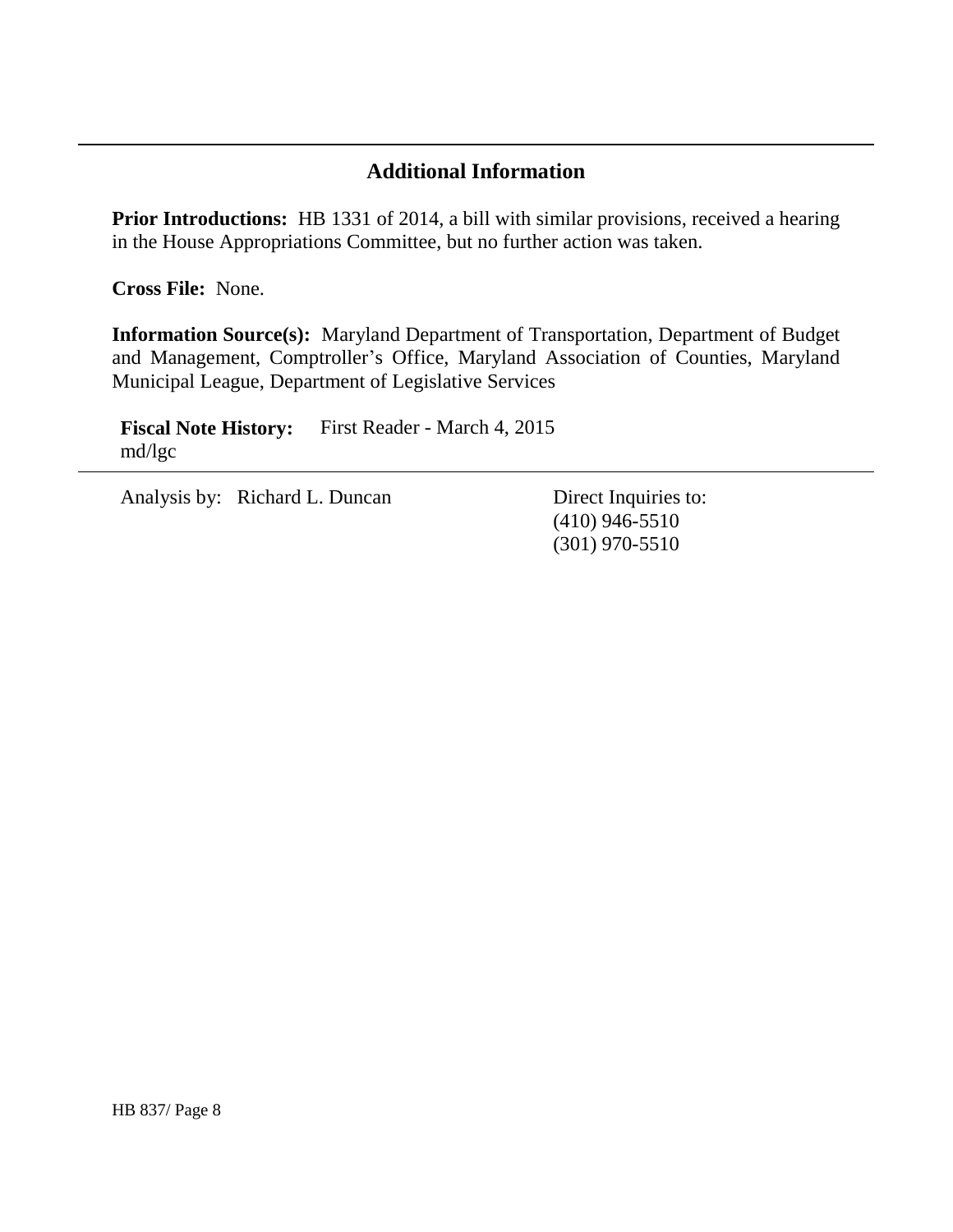#### *Transportation Aid to Local Governments*

In fiscal 2015, local governments received \$169.7 million in State aid through highway user revenues and \$16.0 million through municipal transportation grants for the construction and maintenance of local roads. Local governments also received \$7.2 million for special transit grants. **Exhibit 1** illustrates how State aid to local governments for transportation purposes increased by 31.5% between fiscal 2011 and 2015. **Exhibit 2** shows the amount of State aid for local transportation programs in each county, including municipalities and Baltimore City, in fiscal 2015.

| <b>Exhibit 1</b><br><b>Transportation Aid Programs – Funding Trend</b><br>(\$ in Millions) |                |                |                   |                                     |  |  |  |  |
|--------------------------------------------------------------------------------------------|----------------|----------------|-------------------|-------------------------------------|--|--|--|--|
| <b>Aid Program</b>                                                                         | <b>FY 2011</b> | <b>FY 2015</b> | <b>Difference</b> | <b>Percent</b><br><b>Difference</b> |  |  |  |  |
| <b>Highway User Revenues</b>                                                               | \$139.3        | \$169.7        | \$30.3            | 21.8%                               |  |  |  |  |
| <b>Municipal Transportation Grants</b>                                                     | 0.0            | 16.0           | 16.0              | N/A                                 |  |  |  |  |
| <b>Elderly/Disabled Grants</b>                                                             | 4.4            | 4.3            | $-0.1$            | $-2.5\%$                            |  |  |  |  |
| <b>Paratransit Grants</b>                                                                  | 3.0            | 2.9            | $-0.1$            | $-2.2\%$                            |  |  |  |  |
| <b>Total</b>                                                                               | \$146.8        | \$192.9        | \$46.2            | $31.5\%$                            |  |  |  |  |
| <b>Source: Department of Legislative Services</b>                                          |                |                |                   |                                     |  |  |  |  |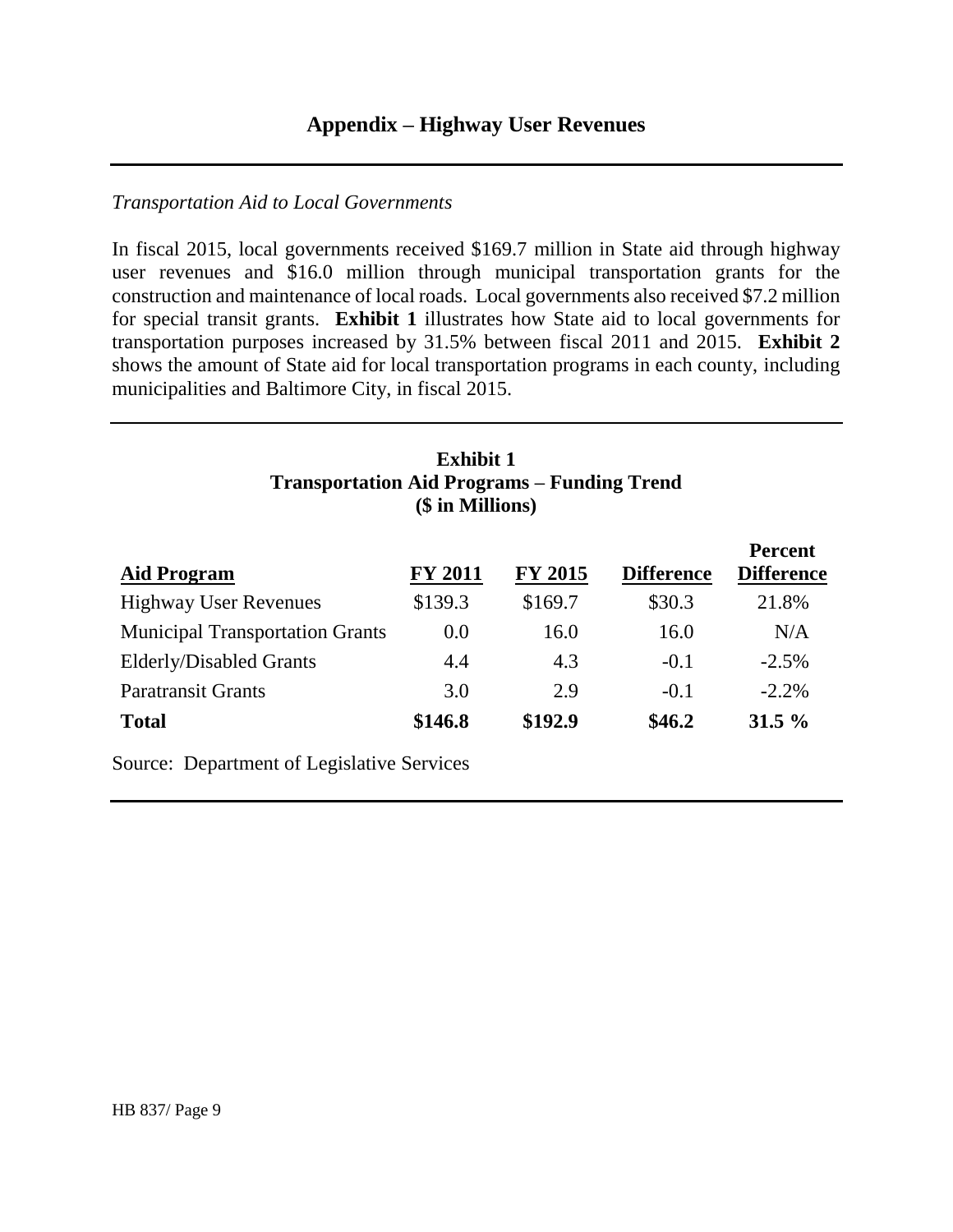| <b>Transportation Aid Programs</b><br><b>Fiscal 2015</b> |                                        |                                   |                             |                |                  |                   |                              |  |  |
|----------------------------------------------------------|----------------------------------------|-----------------------------------|-----------------------------|----------------|------------------|-------------------|------------------------------|--|--|
| County                                                   | <b>Highway User</b><br><b>Revenues</b> | <b>Municipal</b><br><b>Grants</b> | Elderly/<br><b>Disabled</b> | Paratransit    | <b>Total Aid</b> | Per Capita<br>Aid | Per Capita<br><b>Ranking</b> |  |  |
| Allegany                                                 | \$820,822                              | \$809,832                         | \$141,544                   | \$68,400       | \$1,840,598      | \$25              | 9                            |  |  |
| Anne Arundel                                             | 3,148,028                              | 698,158                           | 245,996                     | 416,000        | 4,508,182        | 8                 | 21                           |  |  |
| <b>Baltimore City</b>                                    | 136, 102, 428                          | 0                                 | 379,335                     | $\theta$       | 136,481,763      | 219               |                              |  |  |
| <b>Baltimore</b>                                         | 4,004,521                              | 0                                 | 395,836                     | $\Omega$       | 4,400,357        | 5                 | 24                           |  |  |
| Calvert                                                  | 701,291                                | 198,831                           | 127,003                     | 76,099         | 1,103,224        | 12                | 16                           |  |  |
| Caroline                                                 | 511,026                                | 286,110                           | 120,217                     | 40,000         | 957,353          | 29                | 6                            |  |  |
| Carroll                                                  | 1,496,445                              | 925,146                           | 151,029                     | $\Omega$       | 2,572,620        | 15                | 14                           |  |  |
| Cecil                                                    | 833,388                                | 463,297                           | 134,073                     | 0              | 1,430,758        | 14                | 15                           |  |  |
| Charles                                                  | 1,034,239                              | 264,130                           | 137,609                     | 175,848        | 1,611,826        | 11                | 18                           |  |  |
| Dorchester                                               | 574,998                                | 329,211                           | 122,724                     | 50,000         | 1,076,933        | 33                | 3                            |  |  |
| Frederick                                                | 2,087,612                              | 1,764,578                         | 159,159                     | 460,000        | 4,471,349        | 19                | 11                           |  |  |
| Garrett                                                  | 629,723                                | 262,429                           | 119,664                     | 0              | 1,011,816        | 34                | $\overline{2}$               |  |  |
| Harford                                                  | 1,690,629                              | 775,904                           | 170,371                     | 40,592         | 2,677,496        | 11                | 17                           |  |  |
| Howard                                                   | 1,531,557                              | $\Omega$                          | 162,520                     | 430,000        | 2,124,077        | 7                 | 23                           |  |  |
| Kent                                                     | 295,694                                | 170,016                           | 120,217                     | 0              | 585,927          | 29                | 5                            |  |  |
| Montgomery                                               | 4,712,706                              | 2,546,645                         | 379,108                     | 0              | 7,638,459        | 8                 | 22                           |  |  |
| Prince George's                                          | 4,257,842                              | 3,276,302                         | 332,819                     | 446,663        | 8,313,626        | 9                 | 20                           |  |  |
| Queen Anne's                                             | 560,814                                | 109,824                           | 122,064                     | $\Omega$       | 792,702          | 16                | 13                           |  |  |
| St. Mary's                                               | 785,018                                | 70,845                            | 131,054                     | 135,000        | 1,121,917        | 10                | 19                           |  |  |
| Somerset                                                 | 327,969                                | 122,127                           | 117,447                     | 96,667         | 664,210          | 25                | 8                            |  |  |
| Talbot                                                   | 511,139                                | 437,810                           | 120,217                     | $\overline{0}$ | 1,069,166        | 28                | $\overline{7}$               |  |  |
| Washington                                               | 1,314,937                              | 1,051,976                         | 146,917                     | 188,100        | 2,701,930        | 18                | 12                           |  |  |
| Wicomico                                                 | 1,021,159                              | 892,293                           | 134,507                     | 96,667         | 2,144,626        | 21                | 10                           |  |  |
| Worcester                                                | 732,161                                | 544,537                           | 134,508                     | 206,666        | 1,617,872        | 31                | 4                            |  |  |
| <b>Total</b>                                             | \$169,686,146                          | \$16,000,001                      | \$4,305,938                 | \$2,926,702    | \$192,918,787    | \$33              |                              |  |  |

**Exhibit 2**

Note: Highway User Revenues column includes Municipal Aid Source: Department of Legislative Services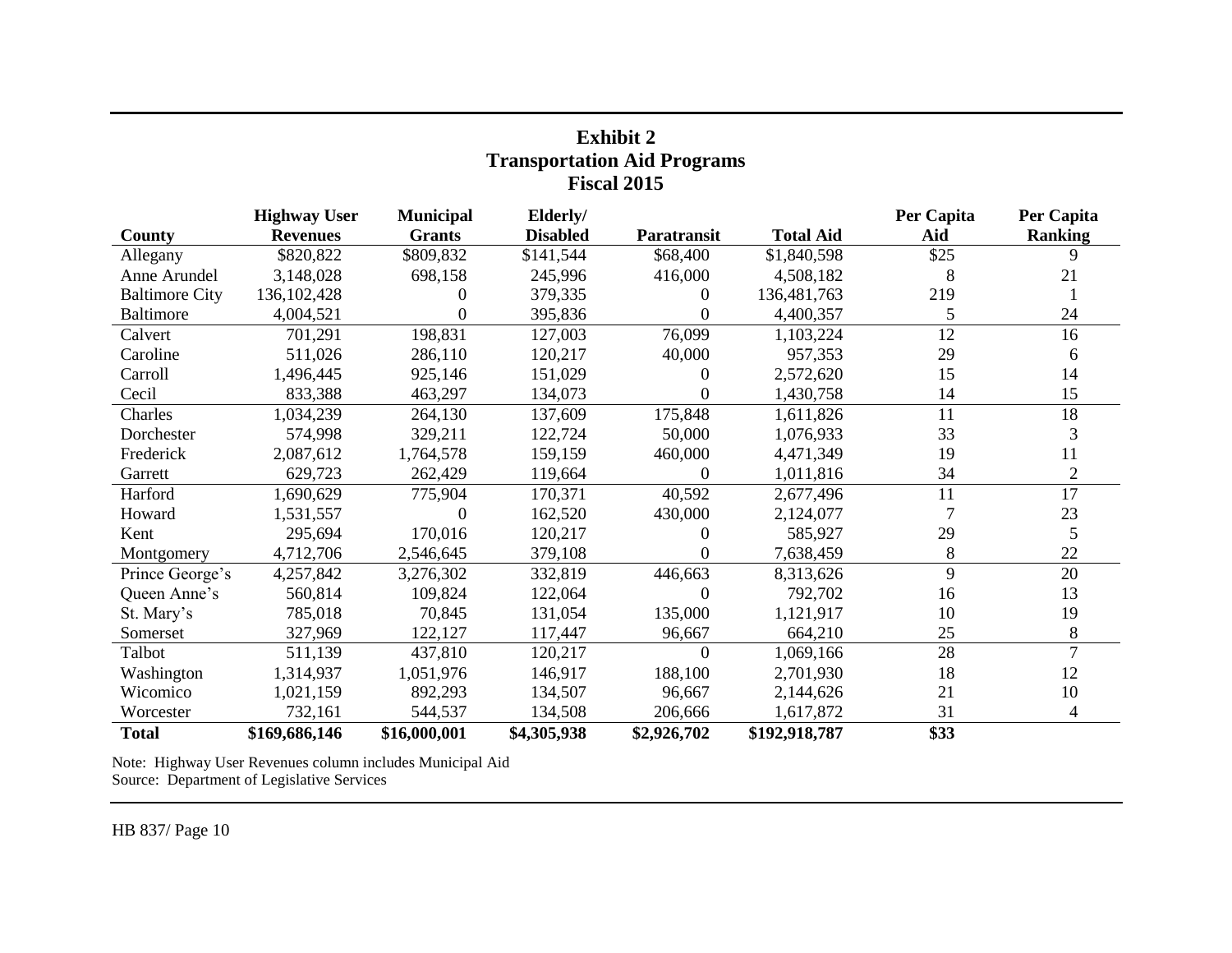## *Highway User Revenues – Generally*

Since the early 1900s, the State has shared motor vehicle-related revenues with the counties and Baltimore City. Initially these revenues consisted of vehicle registration fees. In 1927, when the gasoline tax increased from \$0.02 to \$0.04 cents per gallon, the State began sharing these taxes with local governments. In 1968, the General Assembly approved legislation that established a formula for apportioning the county and municipal shares of highway user revenues. The legislation also initiated the sharing of motor vehicle titling taxes with the subdivisions. Legislation enacted in 1970 created the Maryland Department of Transportation (MDOT) and a consolidated Transportation Trust Fund (TTF). As provided by that legislation, the State shares with the counties, Baltimore City, and municipalities those revenues credited to the Gasoline and Motor Vehicle Revenue Account in TTF, more commonly referred to as "highway user revenues." Currently, the revenues dedicated to the account include all or some portion of the motor vehicle fuel tax, vehicle titling tax, vehicle registration fees, short-term vehicle rental tax, and State corporate income tax.

## *Highway User Revenues – Distribution*

Historically, highway user revenues have been distributed to TTF for MDOT's capital program, debt service, and operating costs and to the counties, Baltimore City, and municipalities to assist in the development and maintenance of local transportation projects. In fiscal 2009, prior to recent budget reconciliation legislation reducing the local share of highway user revenues to help balance the budget, the \$1.6 billion in highway user revenues were distributed as follows:

- $\bullet$  \$1.1 billion (70%) to MDOT;
- $$187.6$  million (12.06%) to Baltimore City;
- $\bullet$  \$239.4 million (15.38%) to counties; and
- $\bullet$  \$39.8 million (2.56%) to municipalities.

In response to the ongoing budget crisis, the Budget Reconciliation and Financing Act of 2010 (Chapter 484) significantly reduced the share of highway user revenues distributed to the counties and municipalities, while increasing the portion going to the general fund. In accordance with Chapter 484, in fiscal 2011, the \$1.6 billion in highway user revenues were distributed as follows:

- $\bullet$  \$1.1 billion (68.5%) to MDOT;
- $\bullet$  \$377.1 million (23.0%) to the general fund;
- $$129.5$  million (7.9%) to Baltimore City;
- $\bullet$  \$8.2 million (0.5%) to counties; and
- \$1.6 million (0.1%) to municipalities.

HB 837/ Page 11